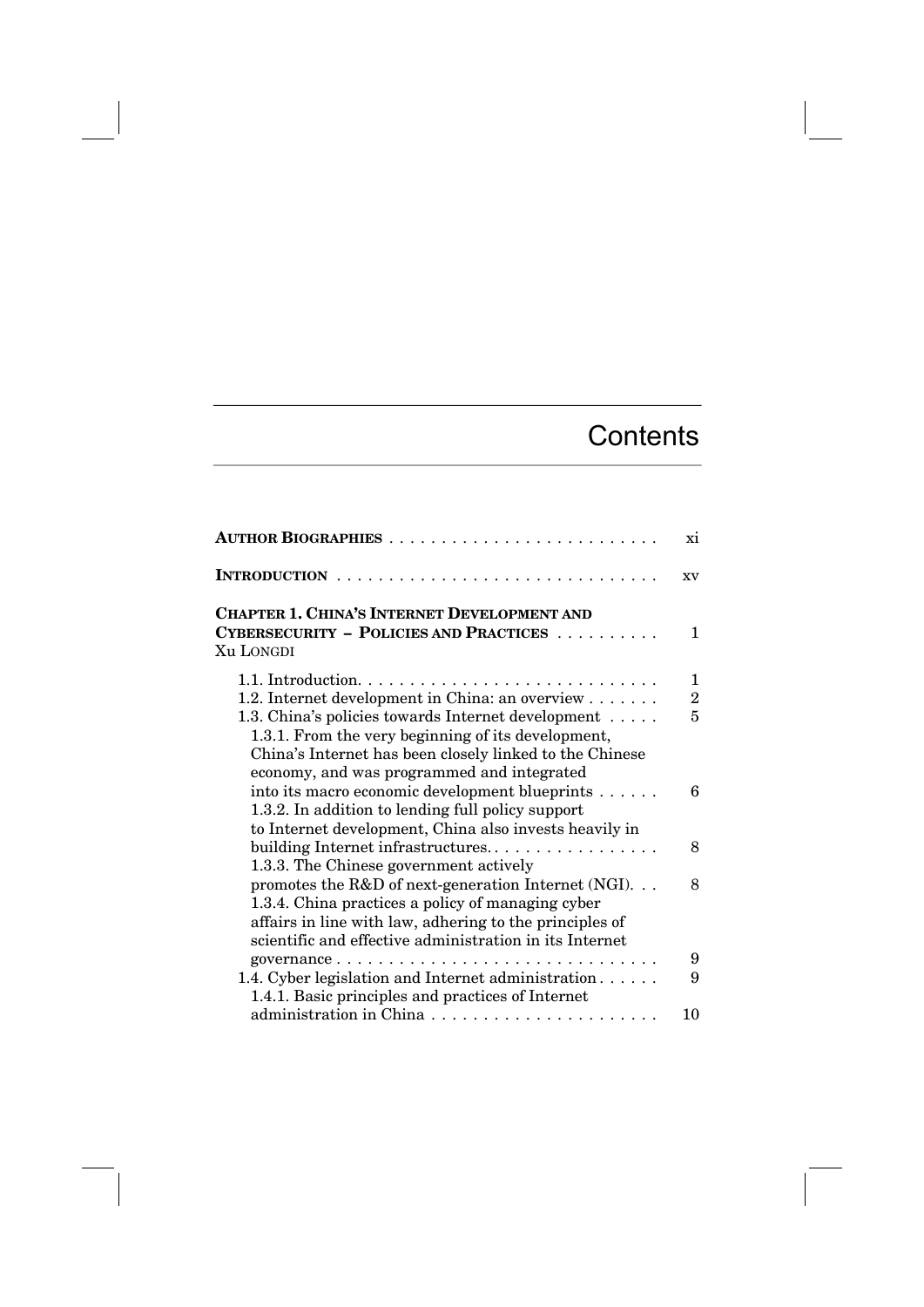| 1.4.2. Guaranteeing the free and secure flow                                       |    |
|------------------------------------------------------------------------------------|----|
| of information in cyberspace                                                       | 16 |
| 1.5. Cybersecurity and diplomacy: an international                                 |    |
|                                                                                    | 27 |
| 1.5.1. Cyber policy dialogue and consultation                                      | 28 |
| 1.5.2. Regional cyber cooperation                                                  | 30 |
| 1.5.3. Track II cyber diplomacy                                                    | 32 |
| 1.5.4. Legal cooperation in combating cybercrimes                                  | 33 |
|                                                                                    | 35 |
| 1.5.6. Office for Cyber Affairs of the MFA                                         | 40 |
| 1.6. A cybersecurity strategy in the making?                                       | 41 |
| 1.6.1. Significance of the Internet for China                                      | 45 |
|                                                                                    | 45 |
| 1.6.3. Cyber threat landscape                                                      | 45 |
| 1.6.4. Means for strategic goals.                                                  | 48 |
|                                                                                    | 53 |
| <b>WARFARE, INFORMATION WARFARE AND</b><br>Dean CHENG                              | 55 |
| 2.1. The evolution of chinese military thinking                                    | 56 |
| 2.2. The growing importance of information $\dots \dots \dots$                     | 59 |
| 2.3. Information operations $\dots \dots \dots \dots \dots \dots \dots$            | 64 |
| 2.3.1. Command and control missions                                                | 65 |
| 2.3.2. Offensive information missions                                              | 66 |
| 2.3.3. Defensive information missions                                              | 70 |
| 2.3.4. Information support and safeguarding                                        |    |
|                                                                                    | 71 |
| 2.4. Key types of information operations                                           | 72 |
| 2.4.1. Electronic combat (dianzizhan; 电子战)                                         | 72 |
| 2.4.2. Network combat (wangluozhan; 网络战)                                           | 73 |
| 2.4.3. Psychological combat (xinlizhan; 心理战)                                       | 74 |
| 2.4.4. Intelligence combat (qingbaozhan; 情报战)<br>2.4.5. Command and control combat | 75 |
| (zhihuikongzhizhan; 指挥控制战).                                                        | 76 |
|                                                                                    | 78 |
| 2.5. Computer network warfare and information                                      |    |
|                                                                                    | 79 |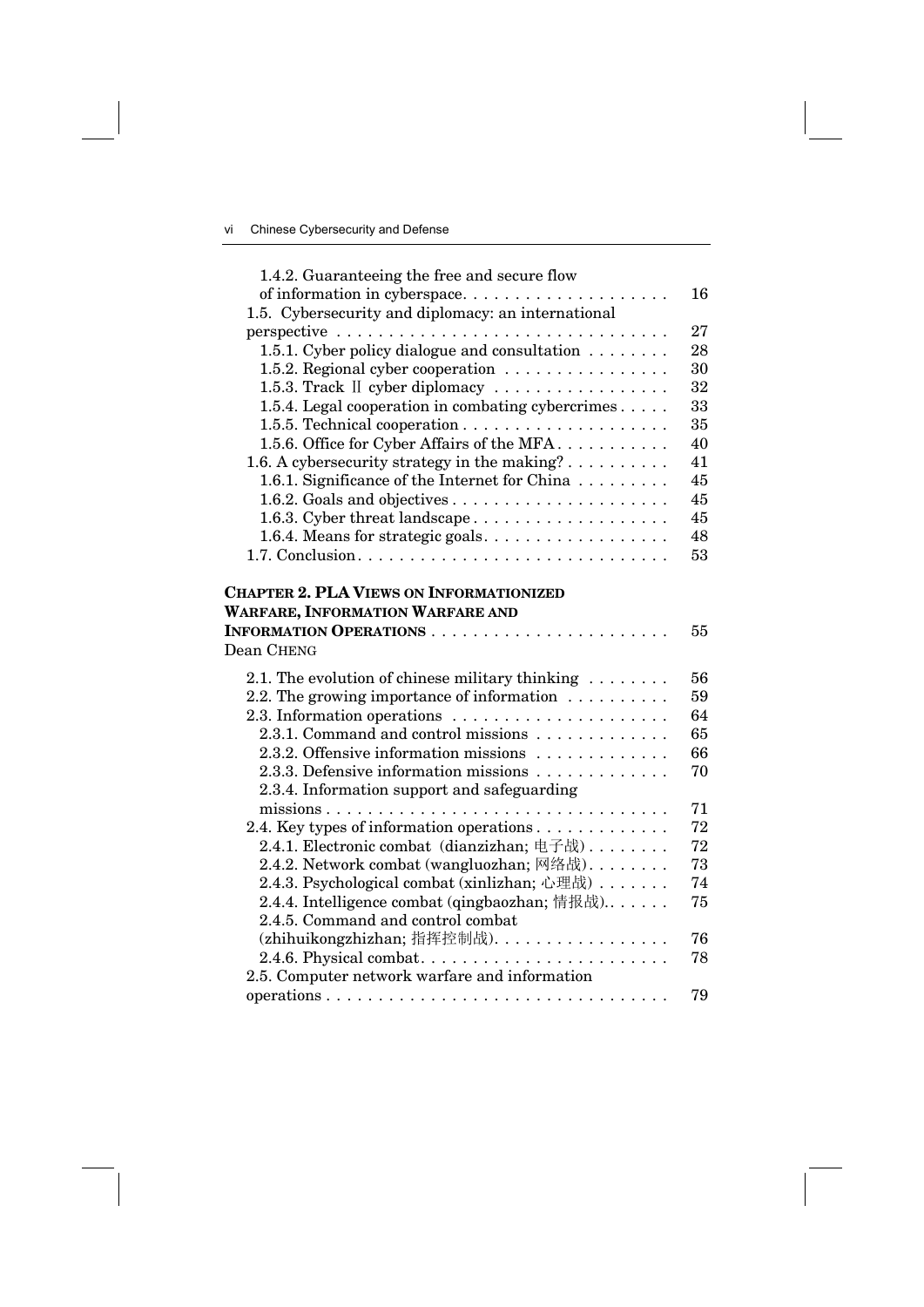| <b>CHAPTER 3. CHINA'S ADAPTIVE INTERNET</b>                                    |            |
|--------------------------------------------------------------------------------|------------|
| <b>MANAGEMENT STRATEGY AFTER THE EMERGENCE OF</b>                              | 81         |
| Alice EKMAN                                                                    |            |
| 3.1. Weibo: the turning point $\dots \dots \dots \dots \dots \dots \dots$      | 82         |
| 3.1.1. Adaptive behaviors                                                      | 82         |
| 3.1.2. Participative behaviors                                                 | 87         |
| 3.2. Latest adjustments under Xi Jinping                                       | 89         |
| 3.2.1. Smart management of the Internet: a top                                 |            |
| priority under the new leadership.                                             | 89         |
| 3.2.2. "Guiding public opinion"<br>3.2.3. while seizing economic opportunities | 96<br>97   |
|                                                                                | 99         |
|                                                                                |            |
| <b>CHAPTER 4. INDIA'S CYBERSECURITY - THE</b>                                  |            |
|                                                                                | 101        |
| Cherian SAMUEL                                                                 |            |
| 4.1. A snapshot of Asian cyberspace                                            | 102        |
| 4.1.1. Aspects of cyberconflict in Asia                                        | 106        |
| 4.1.2. West Asia                                                               | 106        |
|                                                                                | 110        |
|                                                                                | 114        |
| 4.3. The China challenge: a case study                                         | 117        |
|                                                                                | 121        |
| 4.4.1. Implementing a national cybersecurity policy                            | 121        |
| 4.5. Creating an institutional framework                                       | 123        |
| 4.5.1. Ensuring supply chain integrity                                         | 124<br>126 |
|                                                                                |            |
| <b>CHAPTER 5. CHINA AND SOUTHEAST ASIA: OFFLINE</b>                            |            |
| <b>INFORMATION PENETRATION AND SUSPICIONS OF</b>                               |            |
| <b>ONLINE HACKING - STRATEGIC IMPLICATIONS FROM A</b>                          |            |
|                                                                                | 129        |
| Alan CHONG                                                                     |            |
| 5.1. Offline sphere: latent "diasporic" information                            |            |
| power and official Chinese soft power                                          | 133        |
| 5.2. The online sphere: hacktivism as mostly                                   |            |
|                                                                                | 149        |

projections ................................ 149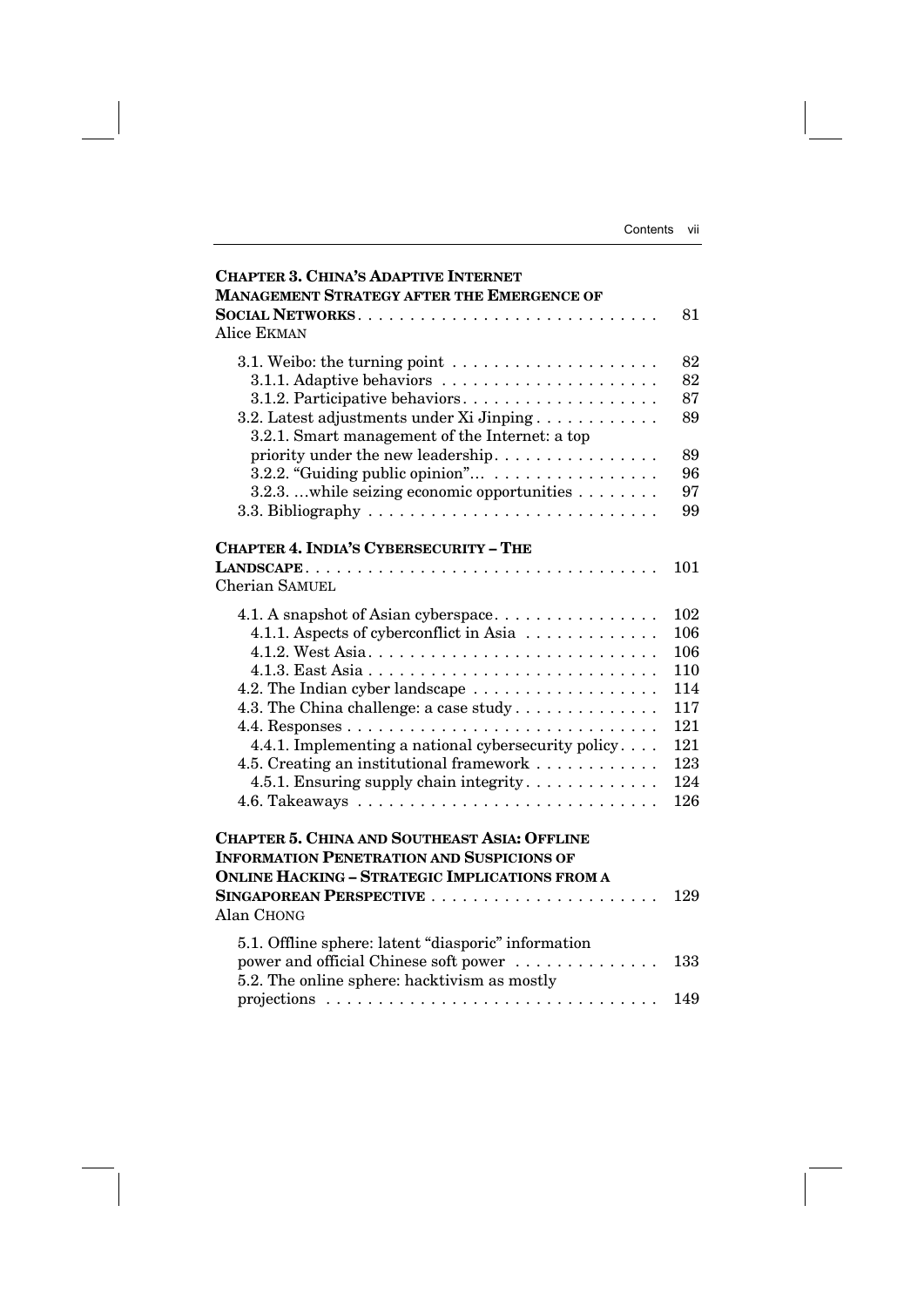| 5.3. Conclusion: offline politics strategically obscure                     |     |
|-----------------------------------------------------------------------------|-----|
|                                                                             | 152 |
| 5.4. Bibliography $\ldots \ldots \ldots \ldots \ldots \ldots \ldots \ldots$ | 153 |
| <b>CHAPTER 6. IMPACT OF MONGOLIA'S CHOICES IN</b>                           |     |
| <b>INTERNATIONAL POLITICS ON CYBERSECURITY</b>                              | 157 |
| Daniel VENTRE                                                               |     |
|                                                                             | 158 |
| 6.2. Cyberspace and political stakes                                        | 160 |
| 6.2.1. Mongolia targeted by cyber-attacks                                   | 160 |
| 6.2.2. Nationalism on the Internet.                                         | 167 |
| 6.3. Information-space security policy                                      | 168 |
| <b>CHAPTER 7. CHINA-IRAN-RUSSIA - A CYBERCOMMUNITY</b>                      |     |
| OF INFORMATION?                                                             | 177 |
| Thomas FLICHY DE LA NEUVILLE                                                |     |
| 7.1. The hall marks of cyber-cooperation                                    | 178 |
| 7.1.1. Pax cyber-mongolica                                                  | 178 |
| 7.1.2. A cyber-community of information – the                               |     |
|                                                                             | 179 |
| 7.1.3. The counter-point of Mali $\ldots$                                   | 180 |
| 7.2. The geopolitical bases for the cyber-mongol                            |     |
|                                                                             | 181 |
| 7.2.1. An undeniable closer Sino-Iranian                                    |     |
|                                                                             | 182 |
| 7.2.2. Arms sales in Russo-Iranian and Sino-Iranian                         |     |
|                                                                             | 184 |
| 7.2.3. Sino-Russian support for Iranian civil nuclear                       |     |
|                                                                             | 186 |
| 7.2.4. A clear-cut Sino-Russian diplomatic position                         |     |
| on the Iranian program<br>7.2.5. Oil and gas at the heart of economic       | 187 |
|                                                                             | 190 |
| 7.3. Order in cyberspace: an absolute necessity                             |     |
|                                                                             | 194 |
| 7.3.1. Interior order and exterior disorder                                 | 194 |
| 7.3.2. The appearance of peace and the                                      |     |
|                                                                             | 196 |
|                                                                             |     |